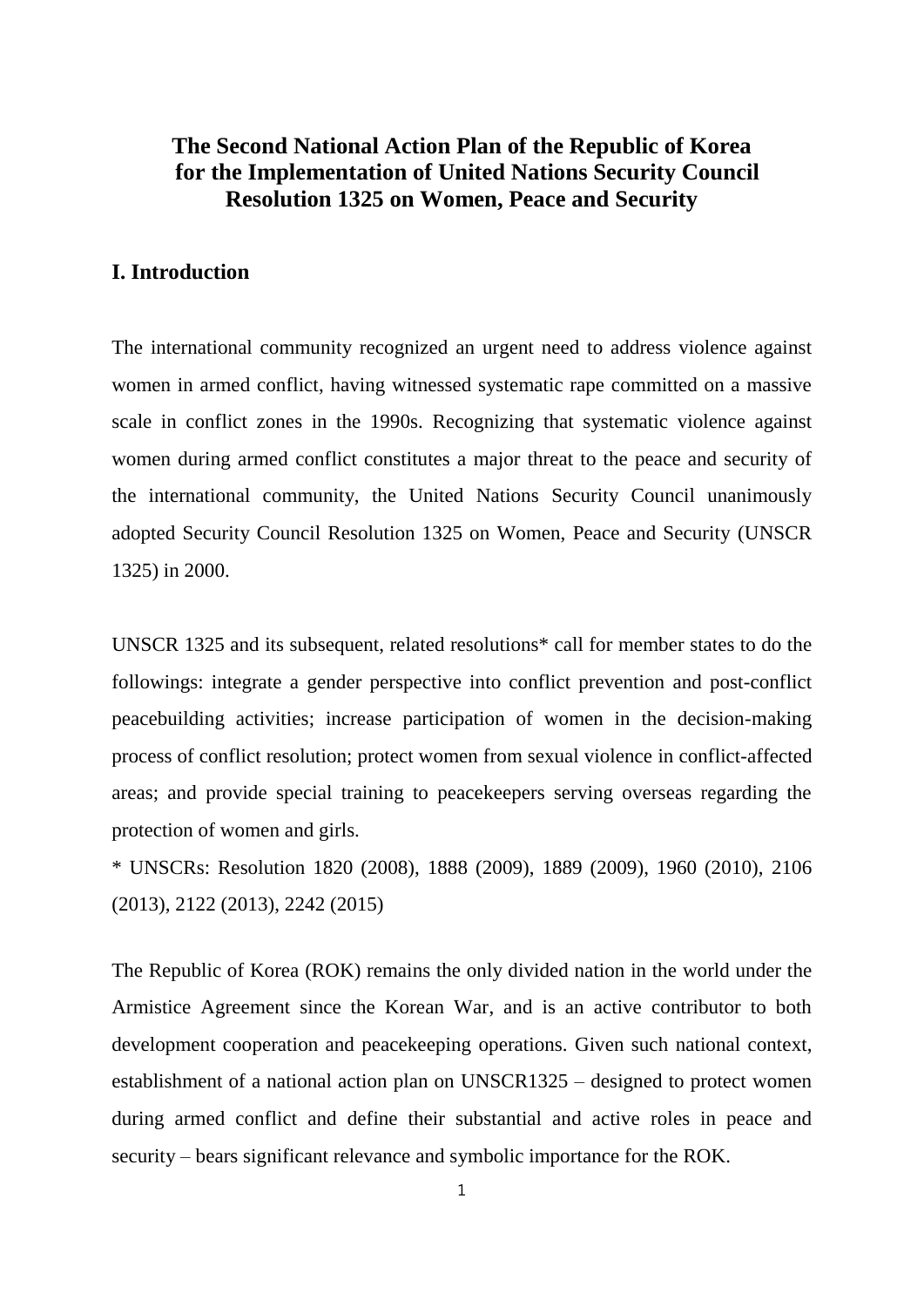The ROK aspires to achieve sustainable development in which it seeks to promote the agenda on women, peace and security. Acknowledging the importance of women's roles and participation therein, the ROK is bolstering gender mainstreaming policies to ensure equal participation and full involvement by women and men in key national policy areas including national defense, peace, unification and foreign affairs. Korea also experienced violence against women and infringement of human rights during World War II as illustrated by the sufferings of the so-called "comfort women" caused by the Japanese Imperial Army. Against this backdrop, the ROK reiterates its commitment to strengthening prevention of sexual violence against women during armed conflict and protection of victims by raising awareness and profile of issues at home and abroad, concerning sexual violence in times of conflict.

#### Ⅱ**. National Action Plan of the Republic of Korea**

Under the National Action Plan (NAP), the ROK government seeks to put forth a comprehensive framework for the implementation of UNSCR 1325 and its subsequent related resolutions. The NAP, through the establishment of integrated policies, aims to widen the participation and roles of women in the course of prevention and resolution of conflicts and in peacebuilding, and to more effectively safeguard the human rights of women during armed conflict. Moreover, the NAP provides pre-deployment training for the personnel taking part in the UN Peacekeeping Operations (PKO) to enhance their understanding of gender equality, local culture and religions, and to eradicate violence against women.

#### **1. Establishment and Implementation Progress**

In 2012, the ROK government embarked on the formulation of a pan-governmental national action plan by means of a resolution adopted by the National Assembly (February 2012), which called for the establishment of a national action plan on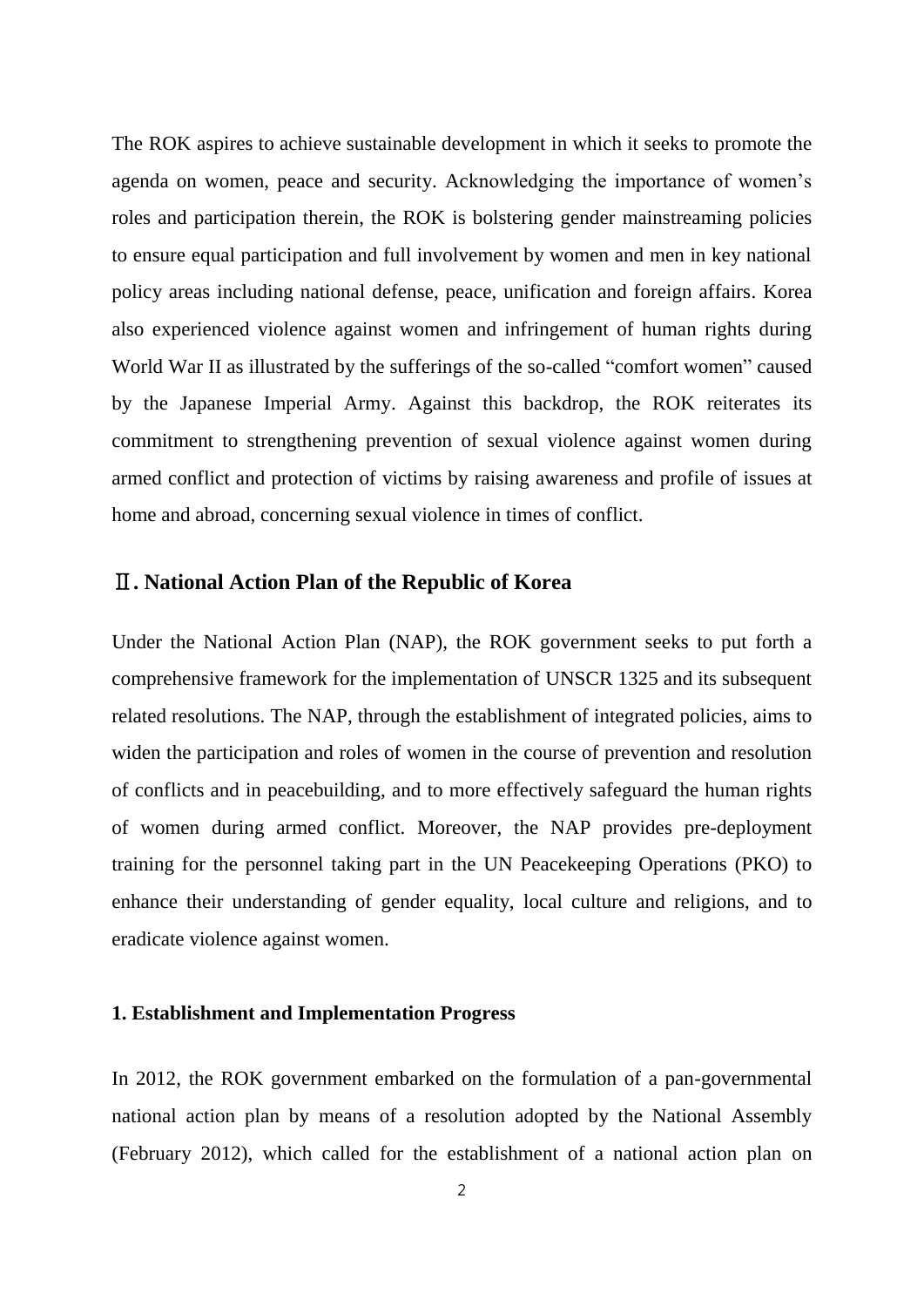UNSCR 1325. The Government then finalized the first NAP (2014-2017) in May 2014.

This was the first action plan prepared by the ROK on the resolution by the UN Security Council, which improved gender perspectives in the area of peace and security while reaffirming the essential role of women in the process of conflict prevention and peacebuilding. It also marked the beginning of government-wide policies for realizing gender mainstreaming.

Nevertheless, opportunities for improvement were identified with regard to expanding the scope of areas relating to women, peace and security, and the awareness thereof, as well as strengthening participation from civil society and the foundation for implementation. In response, the Government sought to bring diverse views into the second NAP by reflecting the feedback provided by civic groups during the implementation of the first NAP, gathering opinions from relevant government ministries, civil society and academia in the course of drafting the second NAP whilst organizing a public hearing. Moreover, the Government believed that a more systematic and strategic national action plan on UNSCR1325 was called for in the second cycle, and thus, added an area for Implementation and Monitoring to reinforce the foundation for implementation.

The Ministry of Gender Equality and Family (MOGEF), as a main implementation agency for the first NAP, led a government-wide effort to draft the second NAP in close cooperation with the Ministry of Foreign Affairs (MOFA), Ministry of Justice (MOJ), Ministry of National Defense (MND), Ministry of Unification (MOU), Ministry of the Interior and Safety (MOIS), Ministry of Education (MOE), the Korean National Police Agency (KNPA) and the Korea International Cooperation Agency (KOICA).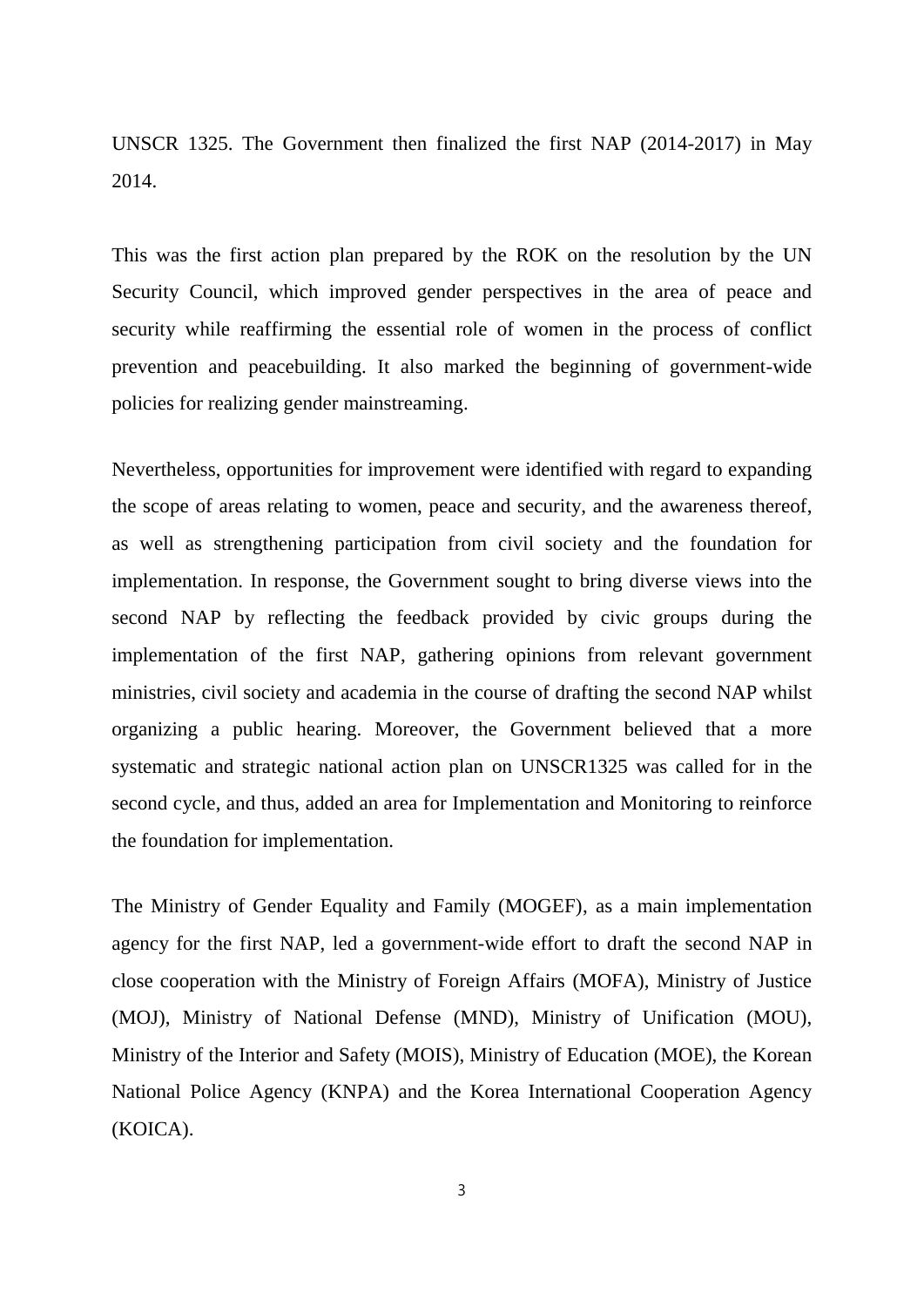### **2. Objectives and Strategies**

The second NAP of the ROK comprises twelve objectives and subsequent strategies in five areas: Prevention, Participation, Protection, Relief and Recovery, and Implementation and Monitoring.

#### **3. Implementation and Monitoring**

The Second National Action Plan of the ROK defines twelve objectives with strategies followed by concrete actions of the relevant ministries/agencies. To ensure effective implementation and monitoring of the NAP, inter-agency meetings will be held twice a year in which all relevant ministries and agencies participate with civil experts present.

In the course of implementing the NAP, the Government will step up direct engagement with civil society and promote public-private governance. Furthermore, the Government remains committed to refining the overall objectives, strategies and action items of the NAP in consultation with civil society three years after its launch.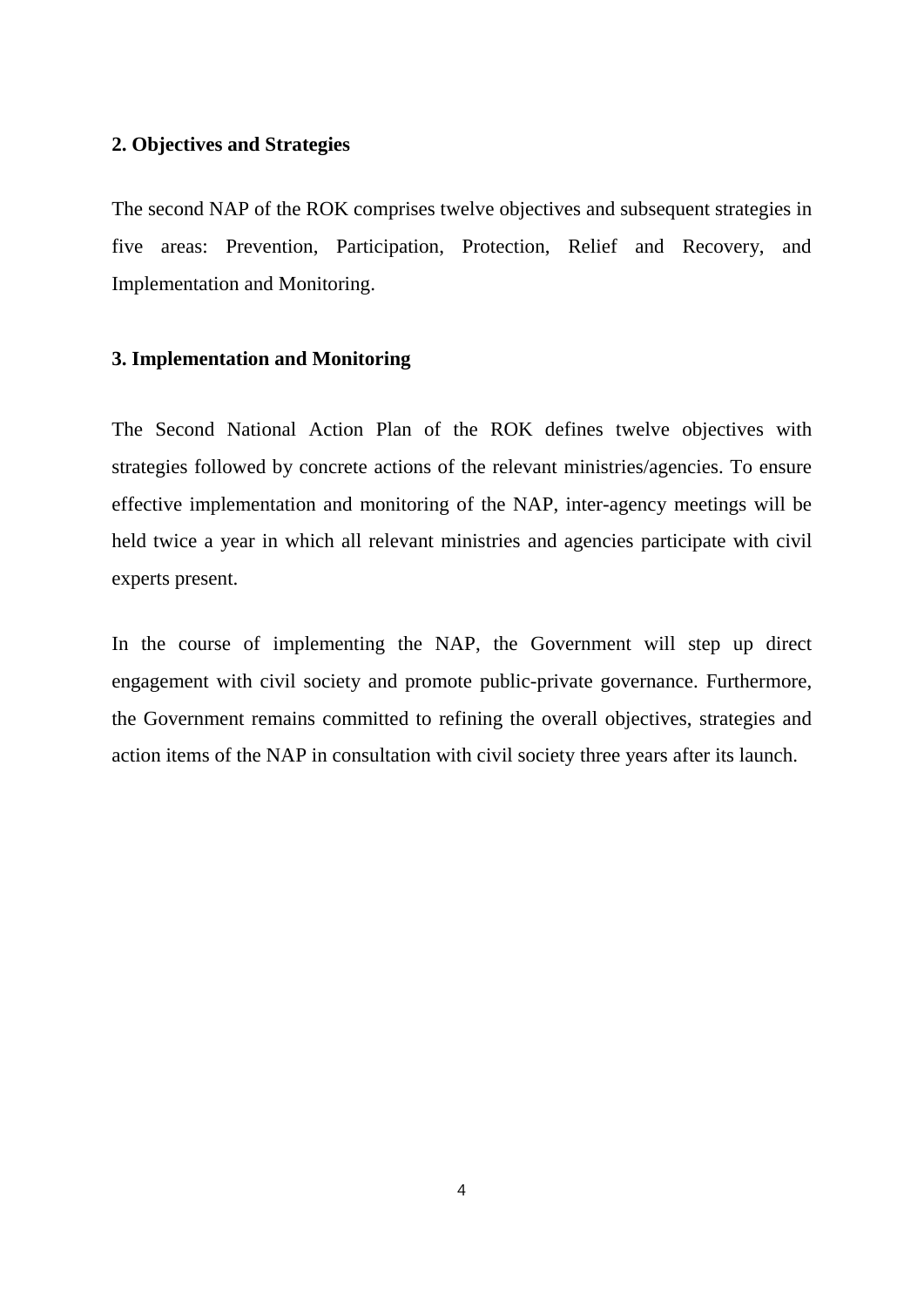| Prevention | 1. Raise awareness of women, peace and security and enhance capacity for personnel<br>working in the areas of conflict prevention and peacebuilding                                                                                                                                                                                                                                                                                                                                                                                |  |                                 |
|------------|------------------------------------------------------------------------------------------------------------------------------------------------------------------------------------------------------------------------------------------------------------------------------------------------------------------------------------------------------------------------------------------------------------------------------------------------------------------------------------------------------------------------------------|--|---------------------------------|
| Strategy   | 1.1. Build capacity in areas of women, peace and security for<br>peacekeeping operation (PKO) personnel                                                                                                                                                                                                                                                                                                                                                                                                                            |  | Implementing<br>Ministry/Agency |
| Action     | 1) Operate education programs on gender equality and sexual<br>violence prevention, and integrative training on women, peace<br>and security for all PKO personnel prior to deployment<br>2) Offer education programs on gender equality and sexual<br>violence prevention and integrative training on women, peace<br>and security on a regular basis in the ROK contingent<br>3) Strengthen the reporting of human rights violation cases in the<br><b>ROK</b> contingent<br>4) Increase the ratio of female personnel in UN PKO |  | <b>MND</b>                      |
|            | 5) Increase the share of female police officers in UN PKO                                                                                                                                                                                                                                                                                                                                                                                                                                                                          |  | <b>KNPA</b>                     |
| Strategy   | 1.2. Enhance capacity of personnel dispatched for development<br>cooperation                                                                                                                                                                                                                                                                                                                                                                                                                                                       |  | Implementing<br>Ministry/Agency |
| Action     | 1) Conduct pre-departure training for World Friends Korea<br>(WFK) participants on gender responsiveness and sexual<br>violence prevention<br>2) Broaden the perspectives of women, peace and security in the<br>gender-based integrated training materials for the WFK<br>participants<br>3) Implement education programs on gender sensitivity and<br>sexual violence prevention for the employees at KOICA<br>overseas offices                                                                                                  |  | <b>KOICA</b>                    |
| Strategy   | 1.3. Strengthen conflict-prevention capabilities through<br>education                                                                                                                                                                                                                                                                                                                                                                                                                                                              |  | Implementing<br>Ministry/Agency |
| Action     | 1) Incorporate women, peace and security issues into sexual<br>violence prevention education for all soldiers, military<br>personnel and civil servants<br>2) Develop and implement standard education materials on<br>women, peace and security                                                                                                                                                                                                                                                                                   |  | <b>MND</b>                      |
| Strategy   | 1.4. Improve effectiveness of sexual violence prevention system<br>in military units                                                                                                                                                                                                                                                                                                                                                                                                                                               |  | Implementing<br>Ministry/Agency |
| Action     | 1) Establish a comprehensive plan to prevent sexual violence in<br>military units and monitor its implementation<br>2) Carry out periodic, on-site inspection of sexual violence<br>prevention measures in military units<br>3) Build job competencies of the dedicated personnel for sexual<br>violence prevention                                                                                                                                                                                                                |  | <b>MND</b>                      |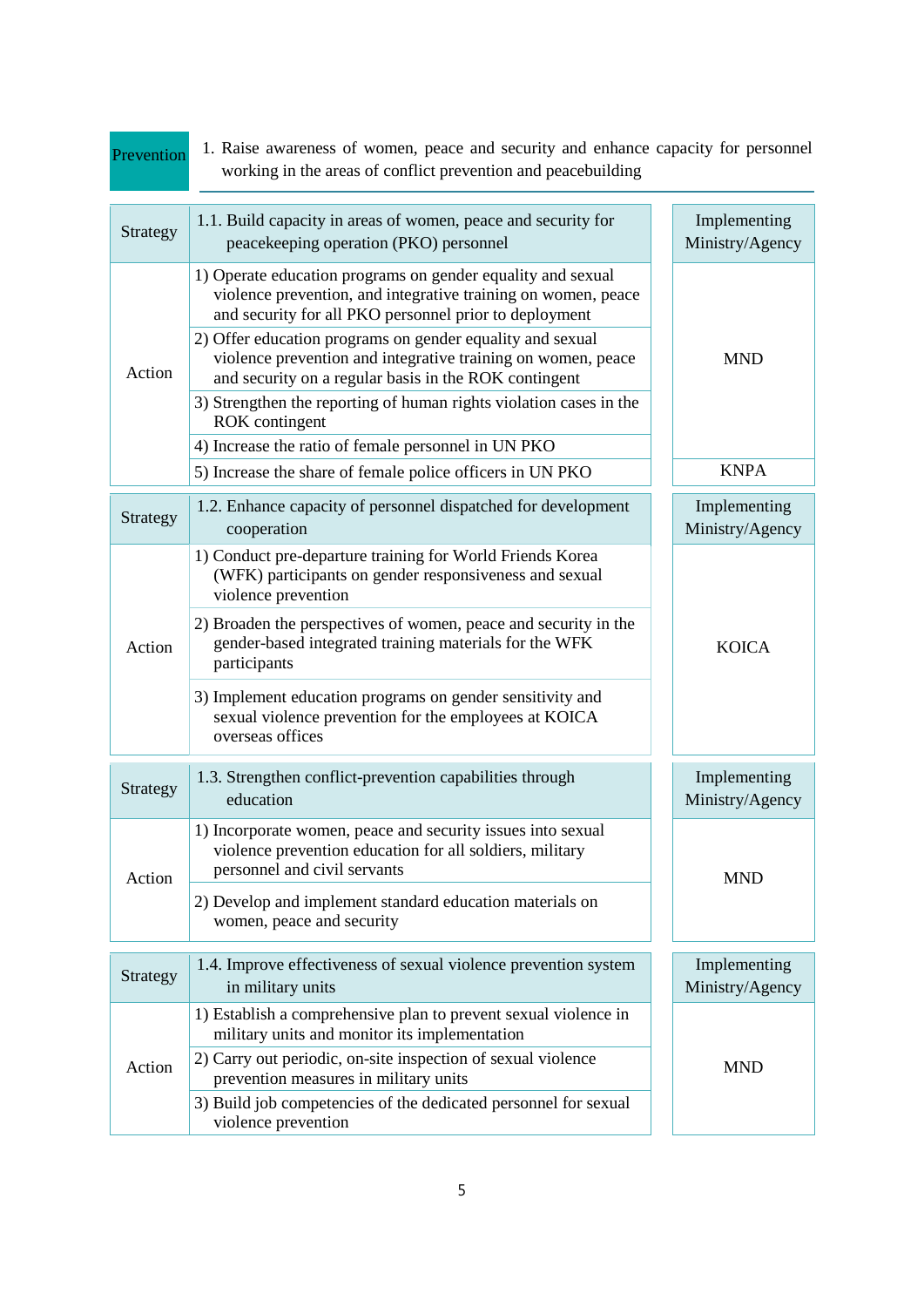| Prevention | 2. Expand the scope of a gender responsive approach in the areas of national defense,<br>security, peace, unification and disaster/crisis prevention                                                |                                                        |  |
|------------|-----------------------------------------------------------------------------------------------------------------------------------------------------------------------------------------------------|--------------------------------------------------------|--|
| Strategy   | 2.1. Bolster gender education for personnel in the areas of<br>national defense, security, peace, unification and disaster<br>prevention                                                            | Implementing<br>Ministry/Agency                        |  |
| Action     | 1) Incorporate women, peace and security issues into personnel<br>training programs for ministries related to national defense,<br>security, peace and unification and disaster prevention          | <b>MND</b><br><b>MOU</b><br><b>MOFA</b><br><b>MOIS</b> |  |
|            | 2) Develop and distribute UNSCR 1325 content for gender<br>education                                                                                                                                | <b>MOGEF</b>                                           |  |
| Strategy   | 2.2. Reinforce implementation of gender impact assessment and<br>gender-responsive budgeting in the areas of national<br>defense, foreign affairs, peace and unification                            | Implementing<br>Ministry/Agency                        |  |
|            | 1) Implement gender impact assessment and gender-responsive<br>budgeting that are aligned with ministry-specific goals                                                                              | <b>MND</b><br><b>MOFA</b>                              |  |
| Action     | 2) Strengthen linkage between the outcomes of gender impact<br>assessments and gender-responsive budget projects in the<br>areas of national defense, security, peace and unification               | <b>MOU</b><br><b>MOGEF</b>                             |  |
| Strategy   | 2.3. Integrate gender perspectives in unification and foreign<br>policies                                                                                                                           | Implementing<br>Ministry/Agency                        |  |
|            | 1) Expand gender perspectives in the establishment and<br>improvement of major basic plans such as the Basic Plan for<br>the Development of Inter-Korean Relations                                  | <b>MOFA</b>                                            |  |
| Action     | 2) Ensure gender perspectives in the formulation of the<br>implementation plan of the Basic Plan for International<br>Development Cooperation and in the identification of related<br>projects      | <b>MOU</b><br><b>MOGEF</b>                             |  |
| Strategy   | 2.4. Broaden gender perspectives in national emergency<br>preparedness planning                                                                                                                     | Implementing<br>Ministry/Agency                        |  |
| Action     | 1) Provide wider coverage of content relating to the protection of<br>women during wartime in the National Emergency<br>Preparedness Plan                                                           | <b>MOGEF</b><br><b>MOIS</b>                            |  |
|            | 2) Consult with relevant agencies and officials on policies related<br>to the protection of women to maintain ministerial links at all<br>levels regarding the National Emergency Preparedness Plan | <b>MOIS</b><br><b>MOGEF</b>                            |  |
|            | 3) Reflect a guideline in sub-operational plans for the protection<br>of and damage relief for women during wartime                                                                                 | <b>MOGEF</b>                                           |  |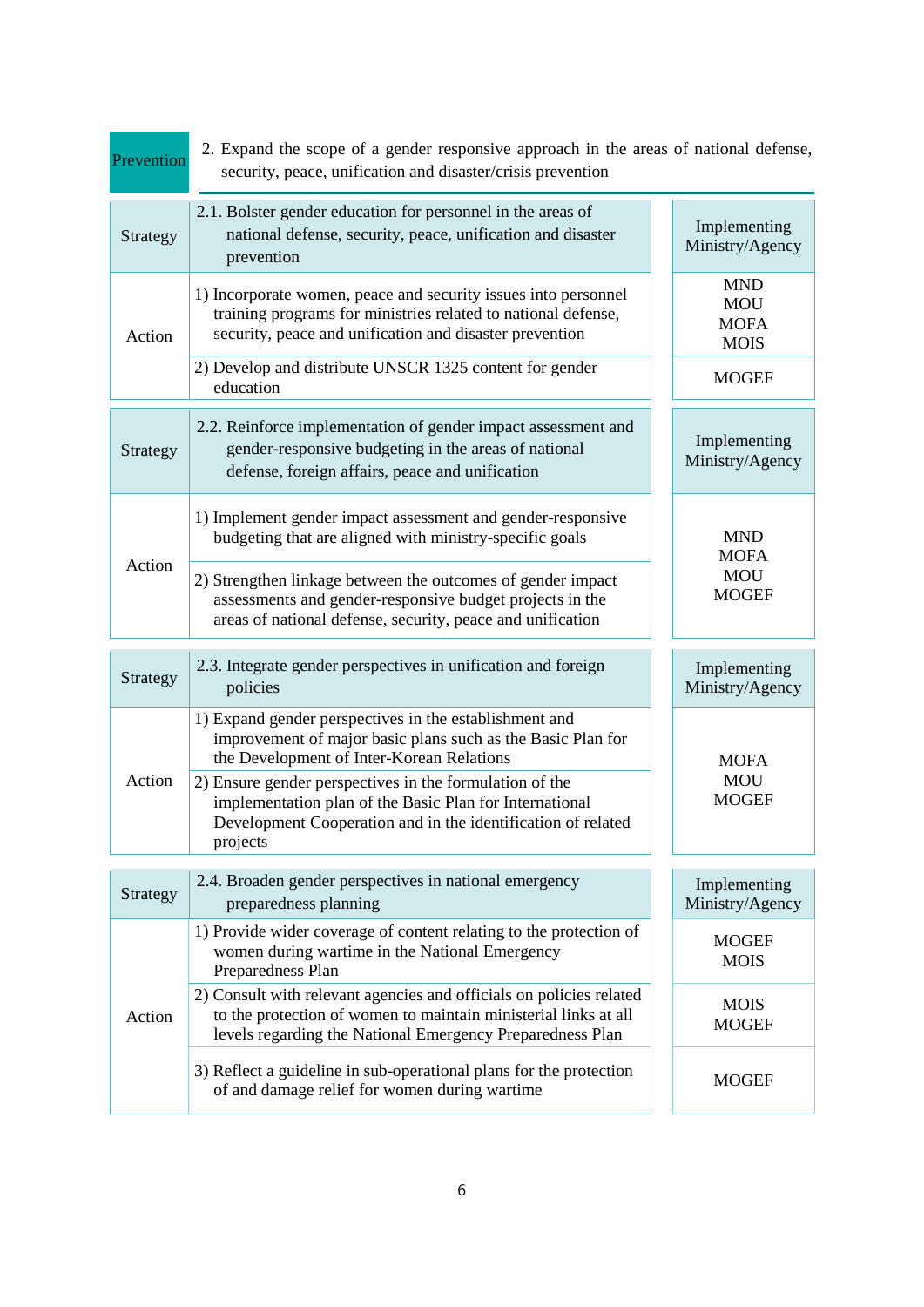| Prevention | 3. Scale up activities for women, peace and security through international cooperation                                                                                                                                                                                                                                                                                                                                                                                                |                                 |  |  |
|------------|---------------------------------------------------------------------------------------------------------------------------------------------------------------------------------------------------------------------------------------------------------------------------------------------------------------------------------------------------------------------------------------------------------------------------------------------------------------------------------------|---------------------------------|--|--|
| Strategy   | 3.1. Build a prevention system at the international organization<br>level                                                                                                                                                                                                                                                                                                                                                                                                             | Implementing<br>Ministry/Agency |  |  |
| Action     | 1) Actively engage in meetings on women's rights, make<br>supportive remarks on women, peace and security issues and<br>cooperate with related UN Human Rights Mechanism<br>2) As a member of the UN Human Rights Council (2016-2018),<br>support resolutions related to women, peace and security and<br>cooperate with the Special Procedures of the HRC with regard<br>to the implementation of their mandates related to gender<br>equality and the prevention of sexual violence | <b>MOFA</b>                     |  |  |
|            | 3) Make remarks on women, peace and security issues and carry<br>out cooperative activities in international conferences related<br>to trafficking in persons, including the Commission on Crime<br>Prevention and Criminal Justice (CCPCJ)                                                                                                                                                                                                                                           | <b>MOJ</b>                      |  |  |
|            | 4) Implement actively the Protocol to Prevent, Suppress and<br>Punish Trafficking in Persons, especially Women and<br>Children, supplementing the United Nations Convention<br>against Transnational Organized Crime                                                                                                                                                                                                                                                                  |                                 |  |  |
|            | 5) Support activities on women, peace and security led by<br>domestic and international NGOs in international conferences                                                                                                                                                                                                                                                                                                                                                             | <b>MOFA</b><br><b>MOGEF</b>     |  |  |
| Strategy   | 3.2. Intensify regional cooperation for conflict prevention                                                                                                                                                                                                                                                                                                                                                                                                                           | Implementing<br>Ministry/Agency |  |  |
| Action     | 1) Deliver remarks on women, peace and security and conduct<br>cooperative activities at a regional level, including the<br>ASEAN Committee on Women +3                                                                                                                                                                                                                                                                                                                               | <b>MOGEF</b>                    |  |  |
| Strategy   | 3.3. Support UN programs for gender-responsive peacebuilding                                                                                                                                                                                                                                                                                                                                                                                                                          | Implementing<br>Ministry/Agency |  |  |
| Action     | 1) Support UNSCR 1325 and its subsequent resolutions and<br>share experience of devising the NAP<br>2) Support and participate in UN's efforts to protect women<br>during armed conflict and to secure women's participation in<br>the peace process                                                                                                                                                                                                                                  | <b>MOFA</b>                     |  |  |
|            | 3) Consider assigning a portion of the ROK's financial<br>contributions to the UN to women, peace and security<br>programs                                                                                                                                                                                                                                                                                                                                                            | <b>MOGEF</b>                    |  |  |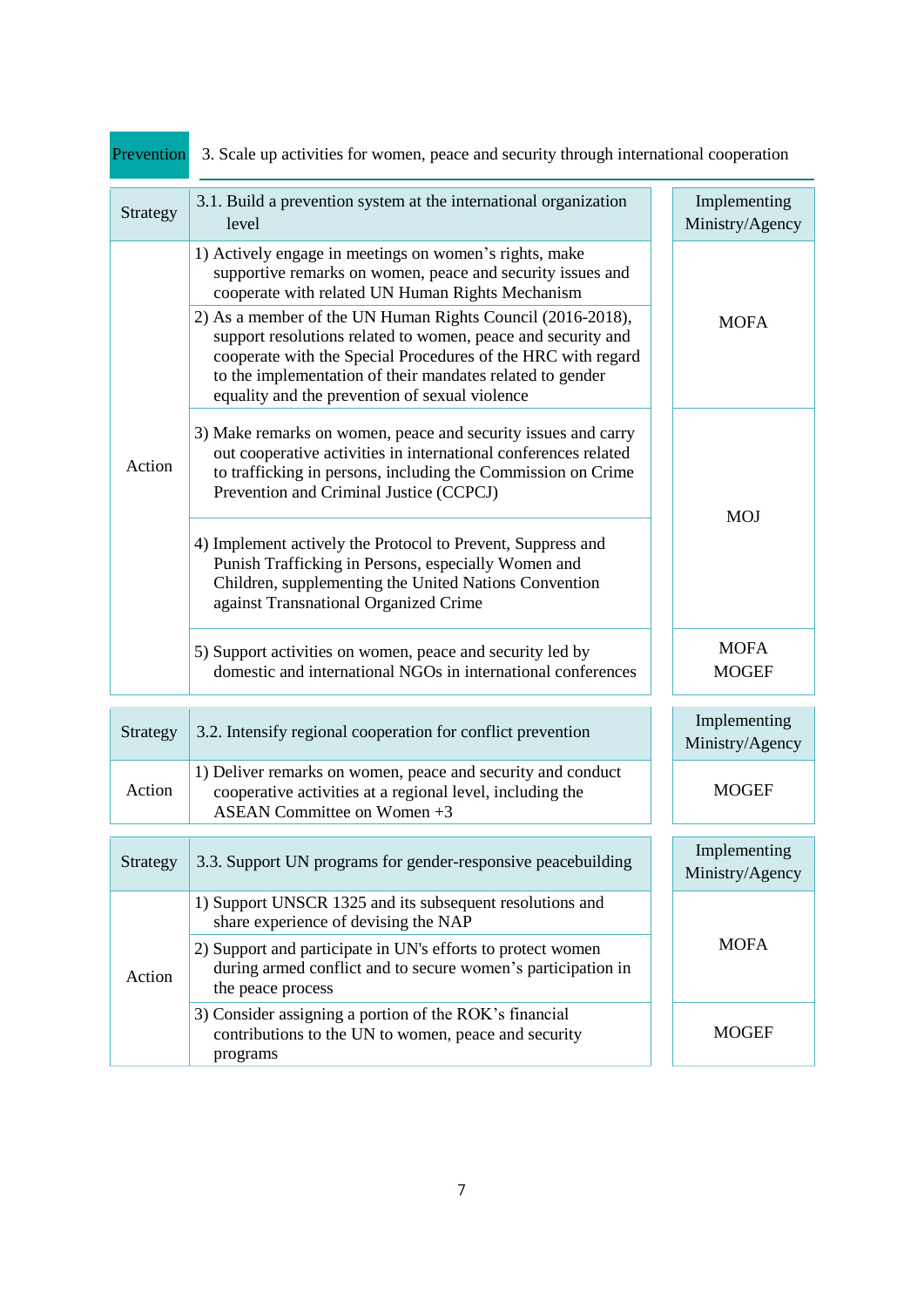| Prevention | 4. Raise public awareness of women, peace and security                                                                                                                                    |                                 |
|------------|-------------------------------------------------------------------------------------------------------------------------------------------------------------------------------------------|---------------------------------|
| Strategy   | 4.1. Raise and promote public awareness of women, peace and<br>security                                                                                                                   | Implementing<br>Ministry/Agency |
| Action     | 1) Support education programs of primary and secondary schools<br>to ensure that interdisciplinary learning for women, peace and<br>security is deployed across overall school activities | <b>MOE</b>                      |
|            | 2) Launch a nationwide campaign to raise awareness of women,<br>peace and security                                                                                                        |                                 |
|            | 3) Conduct intensive campaigns on women, peace and security in<br>conjunction with Gender Equality Week and Violence Against<br><b>Women Prevention Week</b>                              | <b>MOGEF</b>                    |
|            | 4) Support national and international civic organizations for their<br>campaigns on women, peace and security                                                                             |                                 |

| Participation   | 5. Ensure broader participation by women in the areas of national defense, security,<br>peace and unification                                                                         |                                 |
|-----------------|---------------------------------------------------------------------------------------------------------------------------------------------------------------------------------------|---------------------------------|
| <b>Strategy</b> | 5.1. Increase women's representation in the decision-making<br>process for key policies                                                                                               | Implementing<br>Ministry/Agency |
|                 | 1) Achieve 40 percent quota of female members in government<br>committees related to national defense, unification and foreign<br>affairs                                             |                                 |
| Action          | 2) Increase the ratio of female senior officials in the areas of<br>national defense, unification and foreign affairs                                                                 | <b>MND</b><br><b>MOU</b>        |
|                 | 3) Empower women in the areas of national defense, unification<br>and foreign affairs                                                                                                 | <b>MOFA</b>                     |
|                 | 4) Identify and enhance representation of women in the areas of<br>national defense, unification and foreign affairs                                                                  |                                 |
| <b>Strategy</b> | 5.2. Promote women's participation and foster female specialists<br>for peaceful unification                                                                                          | Implementing<br>Ministry/Agency |
| Action          | 1) Enhance women's representation in government delegations to<br>inter-Korean negotiations and six-party talks, etc. and<br>cultivate female specialists for working-level processes |                                 |
|                 | 2) Identify joint agendas regarding inter-Korean women<br>exchanges in the private sector and support women's<br>participation in exchange and cooperation                            | <b>MOU</b>                      |
|                 | 3) Operate programs for women's participation at the Center for<br><b>Unified Korean Future</b>                                                                                       |                                 |
|                 |                                                                                                                                                                                       |                                 |

| Strategy | 5.3. Promote women's participation to foster international peace                                                             | Implementing<br>Ministry/Agency |
|----------|------------------------------------------------------------------------------------------------------------------------------|---------------------------------|
| Action   | 1) Render support for Korean women's advancement into<br>international organizations related to women, peace and<br>security | <b>MOFA</b>                     |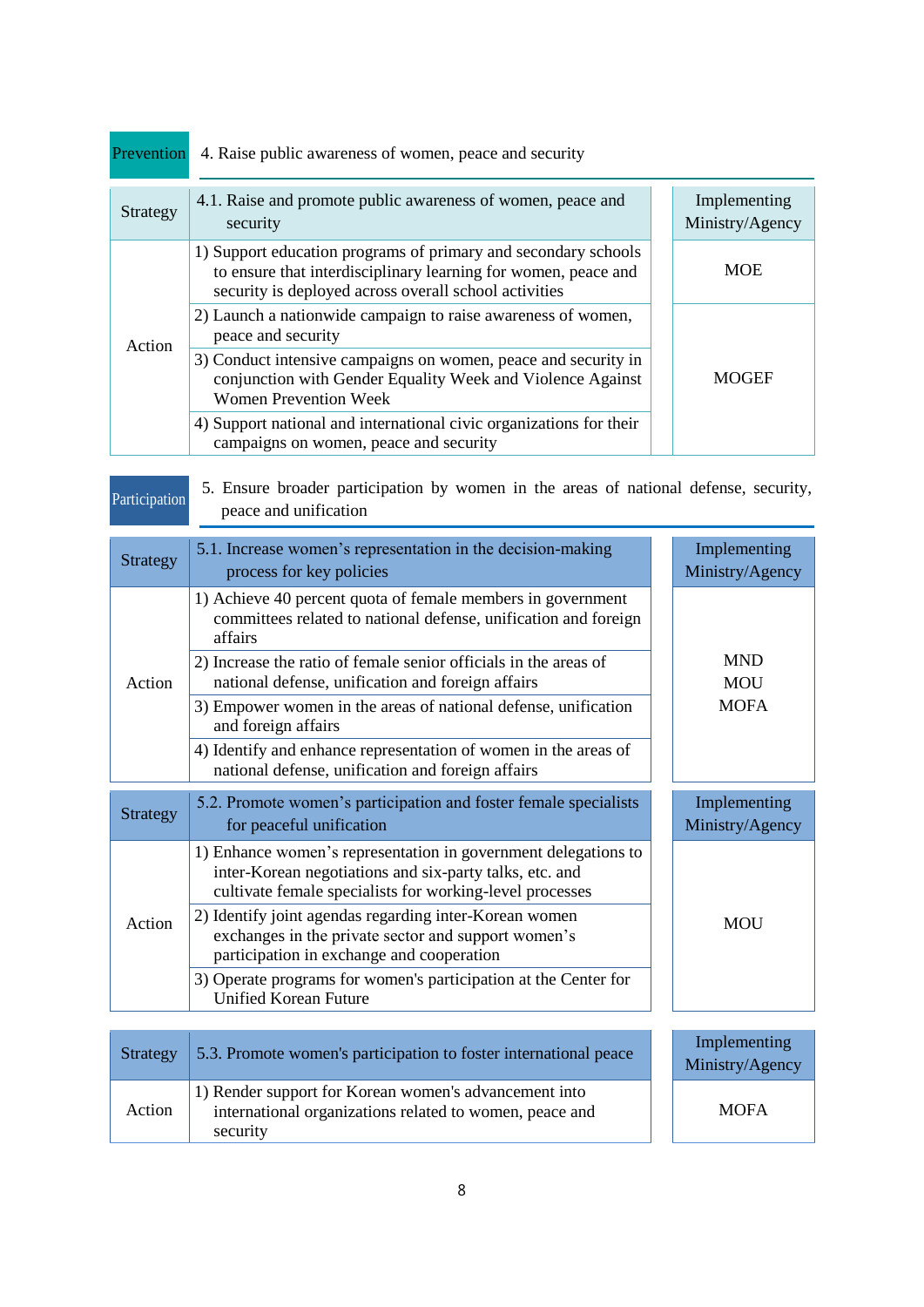| Participation   | 6. Promote public-private governance in the areas of national defense, security, peace<br>and unification                                                           |                                         |
|-----------------|---------------------------------------------------------------------------------------------------------------------------------------------------------------------|-----------------------------------------|
| <b>Strategy</b> | 6.1. Strengthen cooperation with civil society organizations in<br>the areas of national defense, security, peace and unification                                   | Implementing<br>Ministry/Agency         |
| Action          | 1) Build and operate a consultative mechanism with civic groups<br>for policy-making in the areas of national defense and<br>unification                            | <b>MND</b><br><b>MOU</b>                |
|                 | 2) Scale up cooperation with civic groups with regard to women,<br>peace and security policies in the areas of national defense,<br>unification and foreign affairs | <b>MND</b><br><b>MOU</b><br><b>MOFA</b> |

| Protection | 7. Provide support for victims of sexual violence in conflict.                                                                                             |                                 |
|------------|------------------------------------------------------------------------------------------------------------------------------------------------------------|---------------------------------|
| Strategy   | 7.1. Facilitate assistance and commemoration projects for the<br>victims, so-called "comfort women", during Japan's<br><b>Imperial Occupation of Korea</b> | Implementing<br>Ministry/Agency |
| Action     | 1) Provide continuous support for the stabilization of the victims'<br>livelihood                                                                          |                                 |
|            | 2) Designate a commemorative day for the victims and carry out<br>projects to remember them                                                                | <b>MOGEF</b>                    |
|            | 3) Widen the scope of commemoration projects to restore the<br>honor and human dignity of the victims                                                      |                                 |
|            |                                                                                                                                                            |                                 |
| Strategy   | 7.2. Continue international efforts to restore the honor and human<br>dignity of the "comfort women"                                                       | Implementing<br>Ministry/Agency |
| Action     | 1) Provide support for NGOs' international activities concerning<br>the victims                                                                            | <b>MOGEF</b>                    |
|            | 2) Strengthen support for the victims in the international context                                                                                         | <b>MOFA</b>                     |

| Strategy | 7.3. Provide support for foreign women victimized by<br>forced<br>prostitution                                                                                                                                                              | Implementing<br>Ministry/Agency |
|----------|---------------------------------------------------------------------------------------------------------------------------------------------------------------------------------------------------------------------------------------------|---------------------------------|
| Action   | 1) Conduct joint inspections by ministries, municipalities and<br>agencies on human rights violations and provide remedy for<br>female Hotel and Adult Entertainment (E-6-2) visa holders<br>working in foreigners entertainment facilities | <b>MOGEF</b>                    |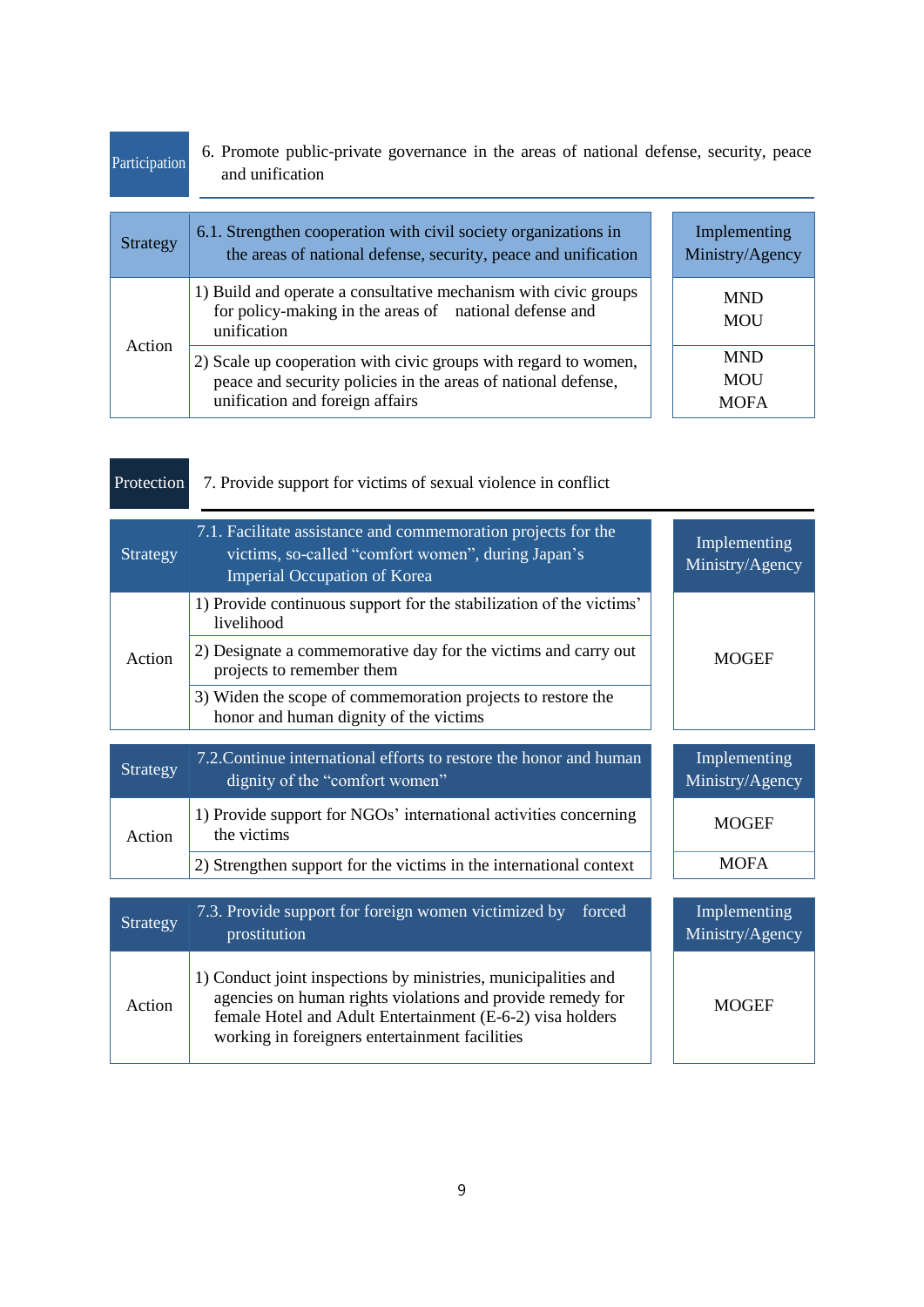| Protection | 8. Extend support for sexual violence victims in the military                                            |                                 |
|------------|----------------------------------------------------------------------------------------------------------|---------------------------------|
| Strategy   | 8.1. Strengthen support for sexual violence victims in the<br>military                                   | Implementing<br>Ministry/Agency |
|            | 1) Install a unit dedicated to addressing sexual violence cases                                          |                                 |
| Action     | 2) Bolster the independence and expertise of counselors (external<br>experts) for sexual violence issues | <b>MND</b>                      |
| Strategy   | 8.2. Impose stricter punishment on sexual violence cases in the<br>military                              | Implementing<br>Ministry/Agency |
| Action     | 1) Revise sentencing guidelines and relevant laws for a stricter<br>punishment of sex offenders          | <b>MND</b>                      |
|            | 2) Rigorously enforce punishment standards on sex offenders<br>based on the zero tolerance policy        |                                 |

п

 $\overline{\phantom{0}}$ 

÷

| Protection | 9. Deliver support for DPRK women defectors and refugees                                                                                                                                               |                                 |
|------------|--------------------------------------------------------------------------------------------------------------------------------------------------------------------------------------------------------|---------------------------------|
| Strategy   | 9.1. Provide support for DPRK women defectors and refugees                                                                                                                                             | Implementing<br>Ministry/Agency |
| Action     | 1) Offer counseling programs, medical and legal support, etc. to<br>DPRK women defectors who have fallen victim to human<br>trafficking, forced prostitution, sexual violence and domestic<br>violence | <b>MOGEF</b><br><b>MOU</b>      |
|            | 2) Support the employment and self-reliance of DPRK women<br>defectors                                                                                                                                 |                                 |
| Strategy   | 9.2. Improve treatment of refugees in the ROK                                                                                                                                                          | Implementing<br>Ministry/Agency |
| Action     | 1) Increase support for the employment and self-reliance of<br>refugees, such as vocational training and Korean language<br>lessons                                                                    |                                 |
|            | 2) Consider establishing measures for supporting female refugees<br>within the working-level consultative body for resettlement<br>under the Refugee Treatment Consultation Committee                  | <b>MOJ</b>                      |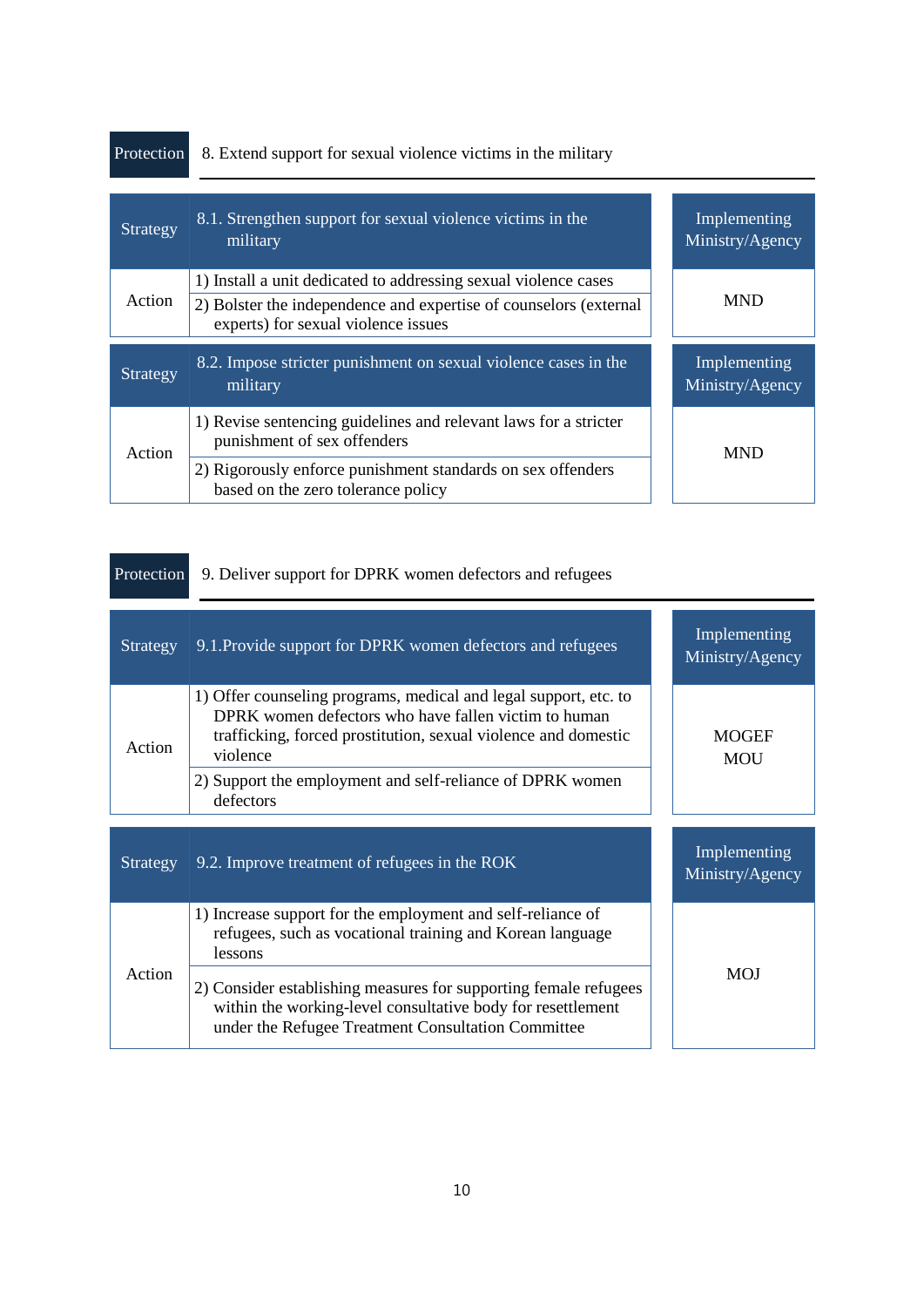| Recovery        | peace and security                                                                                                                                           |                                 |
|-----------------|--------------------------------------------------------------------------------------------------------------------------------------------------------------|---------------------------------|
| <b>Strategy</b> | 10.1. Expand gender perspectives in development cooperation<br>policies and projects                                                                         | Implementing<br>Ministry/Agency |
|                 | 1) Provide guidelines for integrating gender perspectives in<br>development cooperation projects led by local governments<br>and central ministries/agencies |                                 |
|                 | 2) Actively leverage the OECD/DAC gender marker                                                                                                              |                                 |
| Action          | 3) Employ consulting services to reflect gender perspectives in<br>the process of project planning, selection and implementation                             | <b>KOICA</b>                    |
|                 | 4) Ensure incorporating gender perspectives in the project<br>assessment and evaluation categories                                                           |                                 |
|                 | 5) Include gender education in the curricula of international<br>development cooperation and link it to KOICA ODA<br>certificate examinations                |                                 |
| <b>Strategy</b> | 10.2. Reflect elements of women, peace and security in ODA<br>projects                                                                                       | Implementing<br>Ministry/Agency |
| Action          | 1) Expand the focus of women and peace in humanitarian<br>assistance                                                                                         |                                 |
|                 | 2) Integrate the perspectives of women and peace into<br>humanitarian aid (Increase support for conflict areas, focus on<br>refugees and girls)              | <b>MOFA</b><br><b>KOICA</b>     |
|                 |                                                                                                                                                              |                                 |

| Relief and<br>Recovery | 11. Reinforce women's participation and protective support in development cooperation<br>in conflict areas                                                                                                                   |                                 |
|------------------------|------------------------------------------------------------------------------------------------------------------------------------------------------------------------------------------------------------------------------|---------------------------------|
| <b>Strategy</b>        | 11.1. Scale up assistance for women's economic and social<br>participation through development cooperation                                                                                                                   | Implementing<br>Ministry/Agency |
| Action                 | 1) Operate capacity development programs to boost women's<br>economic and social participation, and expand programs that<br>reflect the perspectives of women, peace and security in post-<br>conflict reconstruction states |                                 |
|                        | 2) Increase the quota for women participants in KOICA<br>fellowship programs                                                                                                                                                 | <b>KOICA</b>                    |
|                        | 3) Strengthen lectures on gender and development for<br><b>KOICA</b><br>fellowship programs                                                                                                                                  |                                 |
|                        | 4) Include more post-conflict reconstruction states in KOICA<br>fellowship programs                                                                                                                                          |                                 |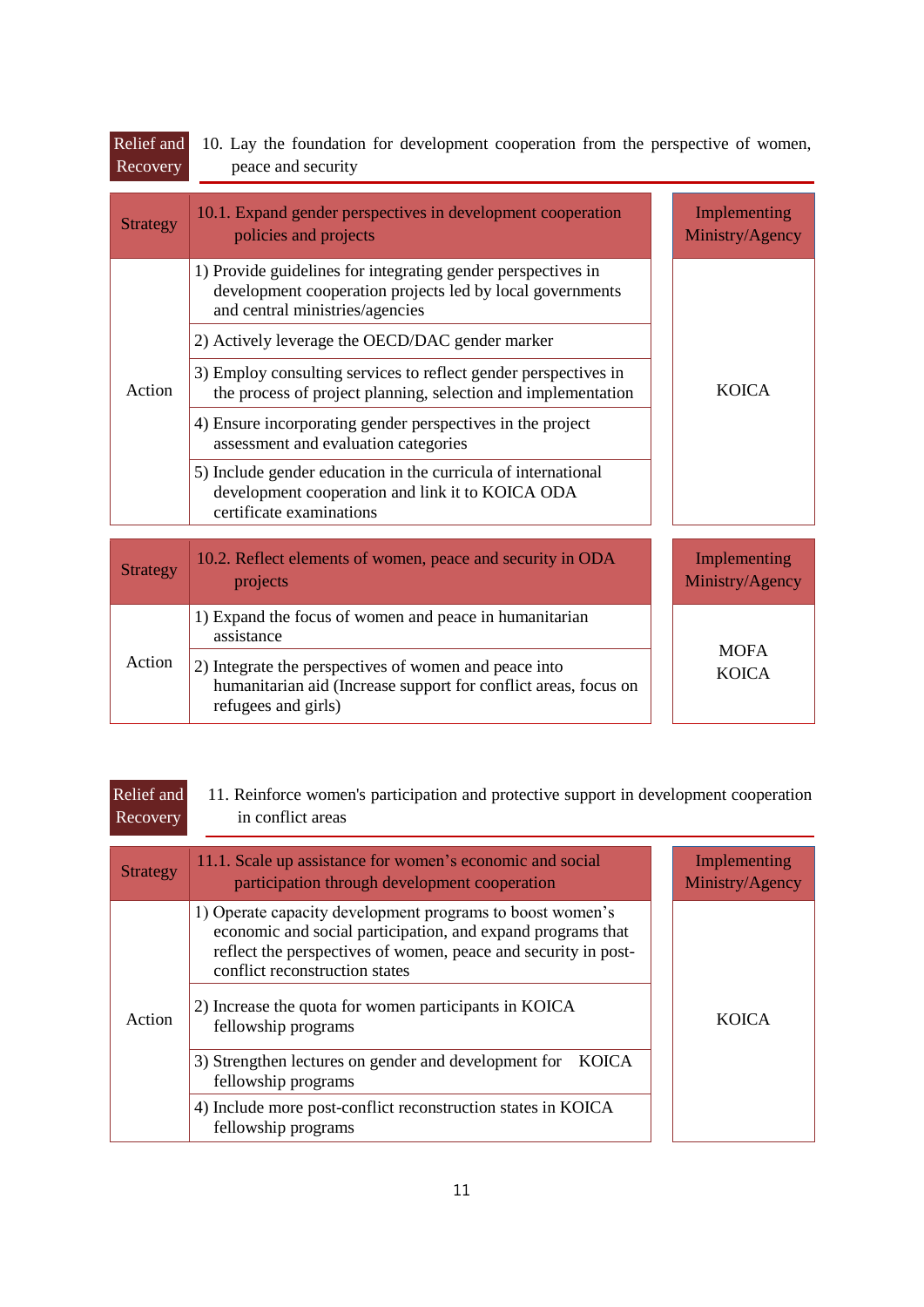| <b>Strategy</b> | 11.2. Promote the empowerment of women in conflict-<br>affected/fragile areas                                                                                                     | Implementing<br>Ministry/Agency |
|-----------------|-----------------------------------------------------------------------------------------------------------------------------------------------------------------------------------|---------------------------------|
| Action          | 1) Render support to boost participation of local women when<br>implementing projects in fragile areas                                                                            |                                 |
|                 | 2) Carry out projects in fragile areas to prevent violence against<br>women, such as forced prostitution, and to enhance the<br>empowerment of women                              | <b>KOICA</b>                    |
|                 | 3) Continue supporting development cooperation projects and<br>capacity building by civic organizations related to gender<br>equality and gender responsiveness in conflict areas |                                 |
|                 | 4) Extend support to increase social participation of women in<br>conflict areas or in countries in the process of democratic<br>transition                                       | <b>MOGEF</b><br><b>KOICA</b>    |
| <b>Strategy</b> | 11.3. Link government's peace initiatives with development<br>cooperation                                                                                                         | Implementing<br>Ministry/Agency |
| Action          | 1) Offer technical assistance for the monitoring of electoral<br>management capacity and the establishment of legal and                                                           | <b>KOICA</b>                    |

| Implementation |  |
|----------------|--|
| and Monitoring |  |

12. Solidify the foundation for implementation

administrative systems, etc. during the transitional period of

government establishment

| Strategy | 12.1. Strengthen the policy implementation capacity of<br>government officials in the areas of women, peace and<br>security | Implementing<br>Ministry/Agency |
|----------|-----------------------------------------------------------------------------------------------------------------------------|---------------------------------|
| Action   | 1) Boost the implementation capacity of civil servants in charge<br>of women, peace and security                            | A11                             |
|          | 2) Bolster the policy implementation capacity of senior officials<br>in the areas of women, peace and security              | All excluding<br><b>KOICA</b>   |

| Strategy | 12.2. Build the foundation for stronger implementation in the<br>areas of women, peace and security                                          | Implementing<br>Ministry/Agency |
|----------|----------------------------------------------------------------------------------------------------------------------------------------------|---------------------------------|
| Action   | 1) Provide legal frameworks for more effective policy<br>implementation in the areas of women, peace and security                            |                                 |
|          | 2) Hold civic advisory committee meetings to review the<br>implementation of policies for women, peace and security at a<br>regular interval | <b>MOGEF</b>                    |